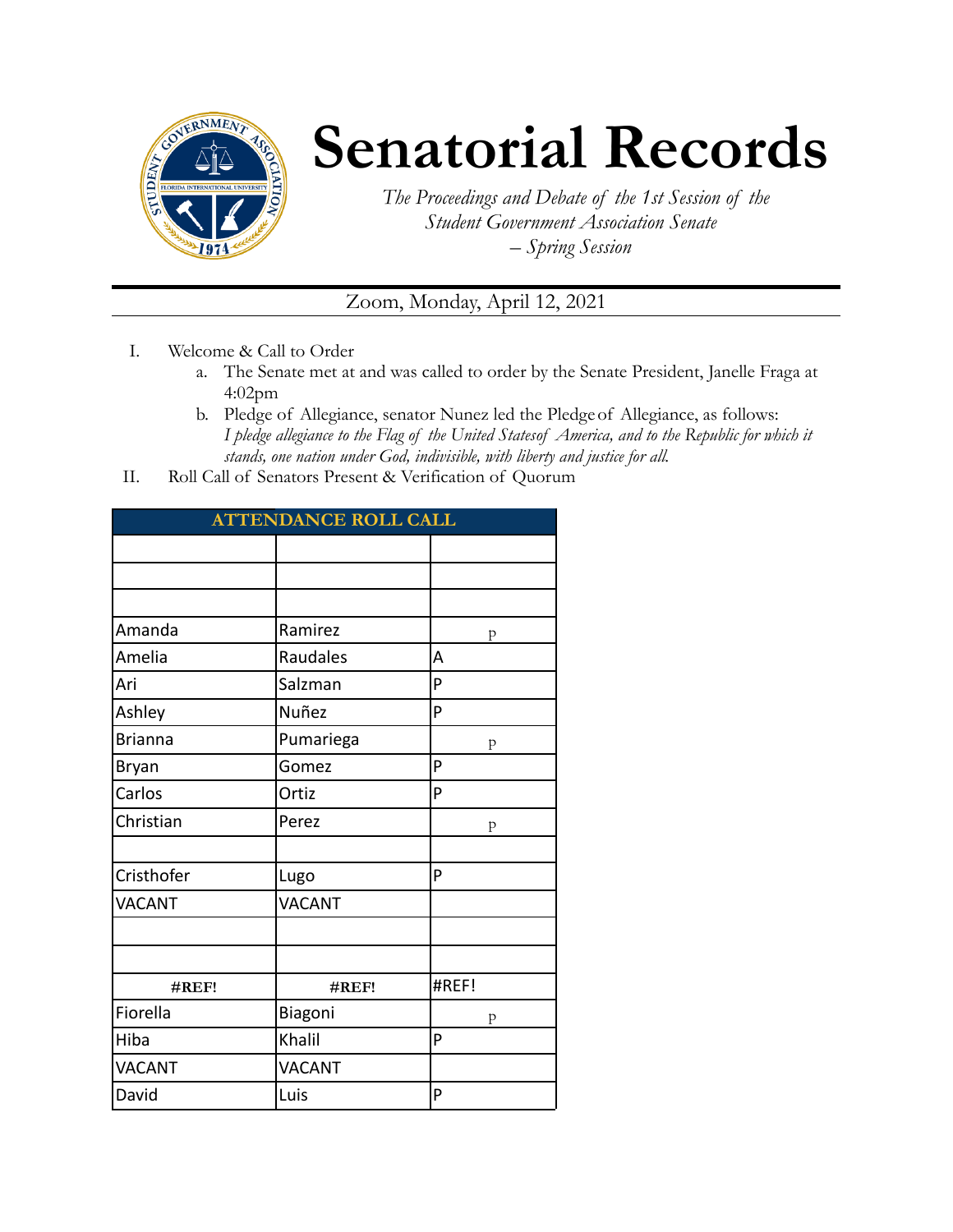| James                             | Magee          | P                  |
|-----------------------------------|----------------|--------------------|
| Janelle                           | Fraga          | P                  |
| Jocelyn                           | Correa         | p                  |
|                                   |                |                    |
| Jordan Morejon                    | Castelli       | А                  |
| Julio                             | <b>Burgos</b>  | P                  |
| Kamila                            | Fernandez      | p                  |
| Karla Sofia                       | Perez          | p                  |
|                                   |                |                    |
|                                   |                |                    |
| #REF!                             | #REF!          | #REF!              |
| Nicholas                          | Velazquez      |                    |
| Nicholas                          | Pastrana       | A                  |
| Manuela                           | Jaramillo      | P                  |
| Rafael                            | Vasquez        | A                  |
| Salma                             | Atassi         | P                  |
| Sandro                            | Alvarez        | P                  |
| Sergio                            | Reyes          | $\mathbf{P}$       |
| #REF!                             | #REF!          | #REF!              |
| <b>SENATE SEATS</b>               | 37             |                    |
| <b>VACANT SEATS</b>               | $\overline{2}$ | <b>QUORUM</b>      |
| <b>SENATORS</b><br><b>PRESENT</b> | 26             | <b>ESTABLISHED</b> |
| <b>AMT FOR QUORUM</b>             | 18             |                    |

III. Approval of the Minutes from April 5, 2021

- a. senator mandall moves to approve minutes from april 5th, senator lugo seconds. motion passes
- IV. Adoption of the Agenda
	- a. senator lugo moves to adopt todays agenda, senator nunez seconds. motion passes
- V. Invited Speakers
- VI. Committee Reports
	- a. Appropriations Committee
		- i. transition documents have been sent
		- ii. congratulations to everyone for a successful semester!
		- iii. If you have any questions, please contact sgaapprop@fiu.edu
	- b. Committee on Rules and Administration
		- i. if there is anything the new chair needs my contactinformation is on the transition document
		- ii. If you have any questions, please contact sgarules@fiu.edu
	- c. University Sustainability and Innovation Committee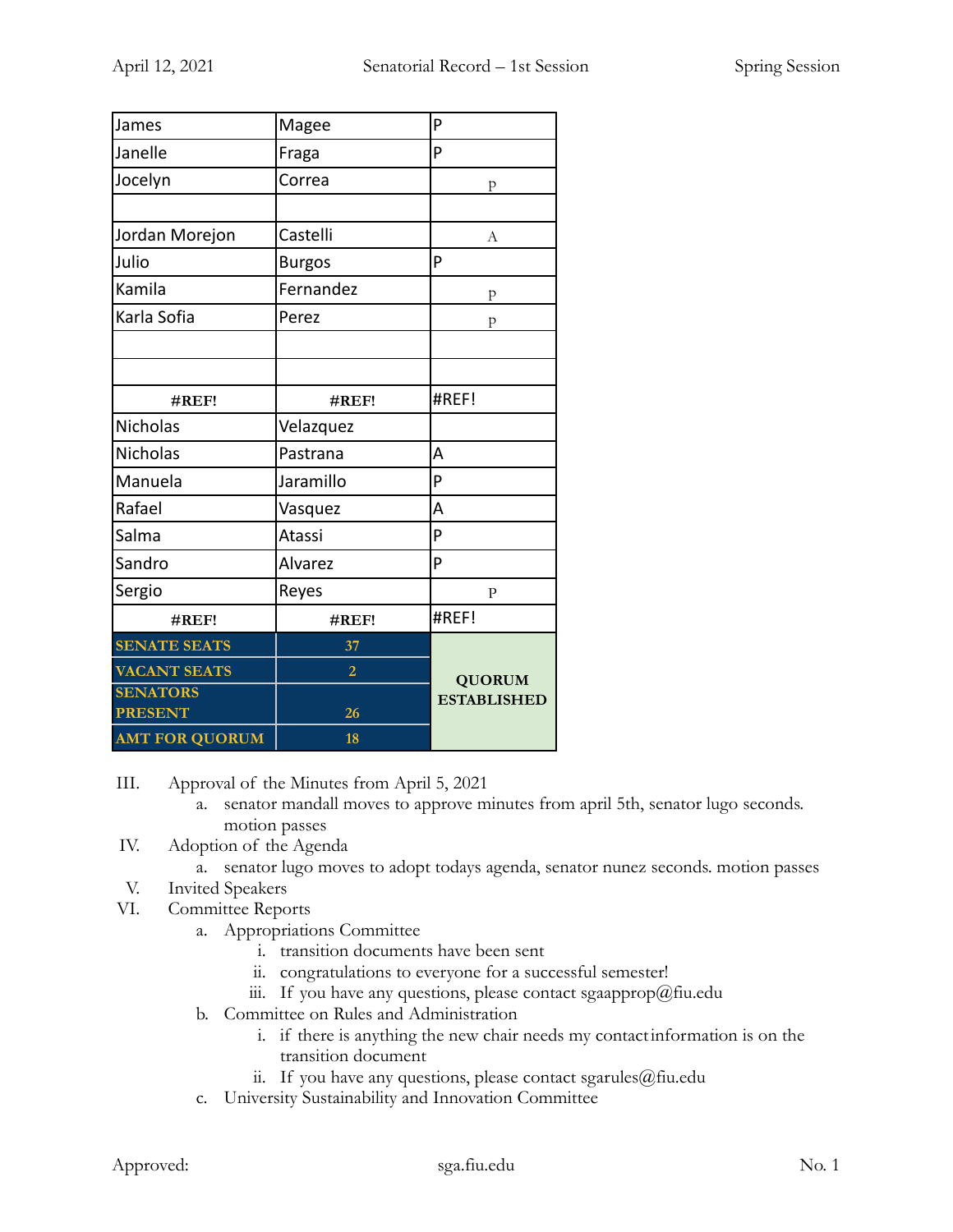- i. hopefully i will have access to the new sustainability email to further initiatives
- ii. If you have any questions, please contact fbiag002@fiu.edu
- d. Student Health and Well-being Committee
	- i. voted on two resolutions as well as discussed how we can better ourselves for next semester
	- ii. If you have any questions, please contact sgahealth $@$ fiu.edu
- e. Student Life and Academic Concerns Committee
	- i. voted on legislation as well
	- ii. thank you to everyone in the committee as well as senate as a whole!
	- iii. If you have any questions, please contact sgaadvocacy@fiu.edu
- f. Graduate and Professional Students Committee
	- i. GSAW event gave us an incredible turnout!
	- ii. thank you to my team for all you have done this semester!
	- iii. we discussed plans for transition
	- iv. If you have any questions, please contact GPSCchair@fiu.edu
- VII. Executive Board Reports
	- a. Senate President Fraga
		- i. transition documents are looking really well!
		- ii. if anyone needs help with their transition documents feel free to reach out!
		- iii. thank you to everyone in the senate for a great semester! the determination ive seen from this senate has been impeccable!
		- iv. If you have any questions, please email sgasenatep@fiu.edu
	- a. Senate President Pro Tempore Gomez
		- i. thank you to everyone in the senate for a great semester!
		- i. If you have any questions, please email sgaprotemp@fiu.edu
	- b. Floor Leader Natteri
		- i. thank you to everyone in the senate for a great semester!
		- ii. If you have any questions, please email sgafloor@fiu.edu
	- c. President Valdes
		- i. i couldnt be more proud of you all
		- ii. If you have any questions, please email sgapres $@$ fiu.edu
	- d. Vice President Ibarria
		- i. you all mean the world to me!
		- ii. if you have any questions, please email sgavp@fiu.edu
	- e. Comptroller Rubido
		- i. you all should be extremely proud of yourself!
		- ii. thank you all for your incredible work for the student body
		- iii. If you have any questions, please email sgacomptroll $@$ fiu.edu
	- f. Executive Administrator Vale
		- i. thank you to everyone in the senate for a great semester!
		- ii. If you have any questions, please email sgaexecadmin@fiu.edu
	- g. Biscayne Bay Governor Ofano
		- i. thank you to everyone in the senate for a great semester!
		- ii. If you have any questions, please email sgagovernor  $\omega$  fiu.edu
- VIII. Vetoed Legislation
	- IX. Unfinished Business
	- X. Second Readings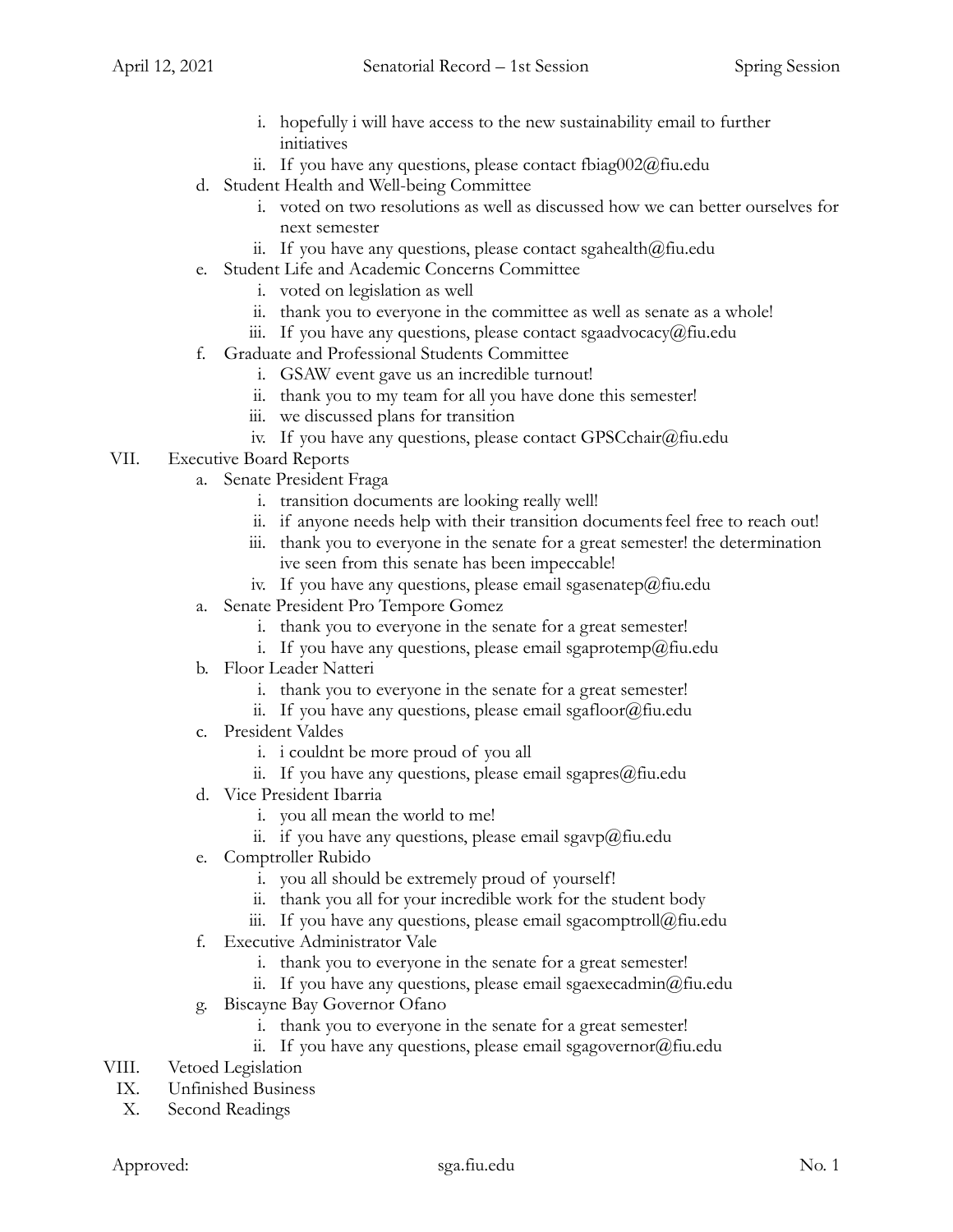- a. SR. 01. 006 Cheaper Laundry Initiative
	- i. senator lugo moves to go into discussion for 10 minutes, senator nunez seconds. motion passes
	- ii. senator nunez moves to extend discussion by 2 minutes, senator lugo seconds. motion passes
	- iii. senator nunez moves to go into voting, senator lugo seconds

| <b>ATTENDANCE ROLL CALL</b> |               |       |
|-----------------------------|---------------|-------|
|                             |               |       |
|                             |               |       |
|                             |               |       |
| Amanda                      | Ramirez       | p     |
| Amelia                      | Raudales      | A     |
| Ari                         | Salzman       | P     |
| Ashley                      | Nuñez         | P     |
| <b>Brianna</b>              | Pumariega     | p     |
| Bryan                       | Gomez         | P     |
| Carlos                      | Ortiz         | P     |
| Christian                   | Perez         | p     |
|                             |               |       |
| Cristhofer                  | Lugo          | P     |
| <b>VACANT</b>               | <b>VACANT</b> |       |
|                             |               |       |
|                             |               |       |
| #REF!                       | #REF!         | #REF! |
| Fiorella                    | Biagoni       | p     |
| Hiba                        | Khalil        | P     |
| <b>VACANT</b>               | <b>VACANT</b> |       |
| David                       | Luis          | P     |
| James                       | Magee         | P     |
| Janelle                     | Fraga         | P     |
| Jocelyn                     | Correa        | p     |
|                             |               |       |
| Jordan Morejon              | Castelli      | А     |
| Julio                       | <b>Burgos</b> | P     |
| Kamila                      | Fernandez     | p     |
| Karla Sofia                 | Perez         | p     |
|                             |               |       |
|                             |               |       |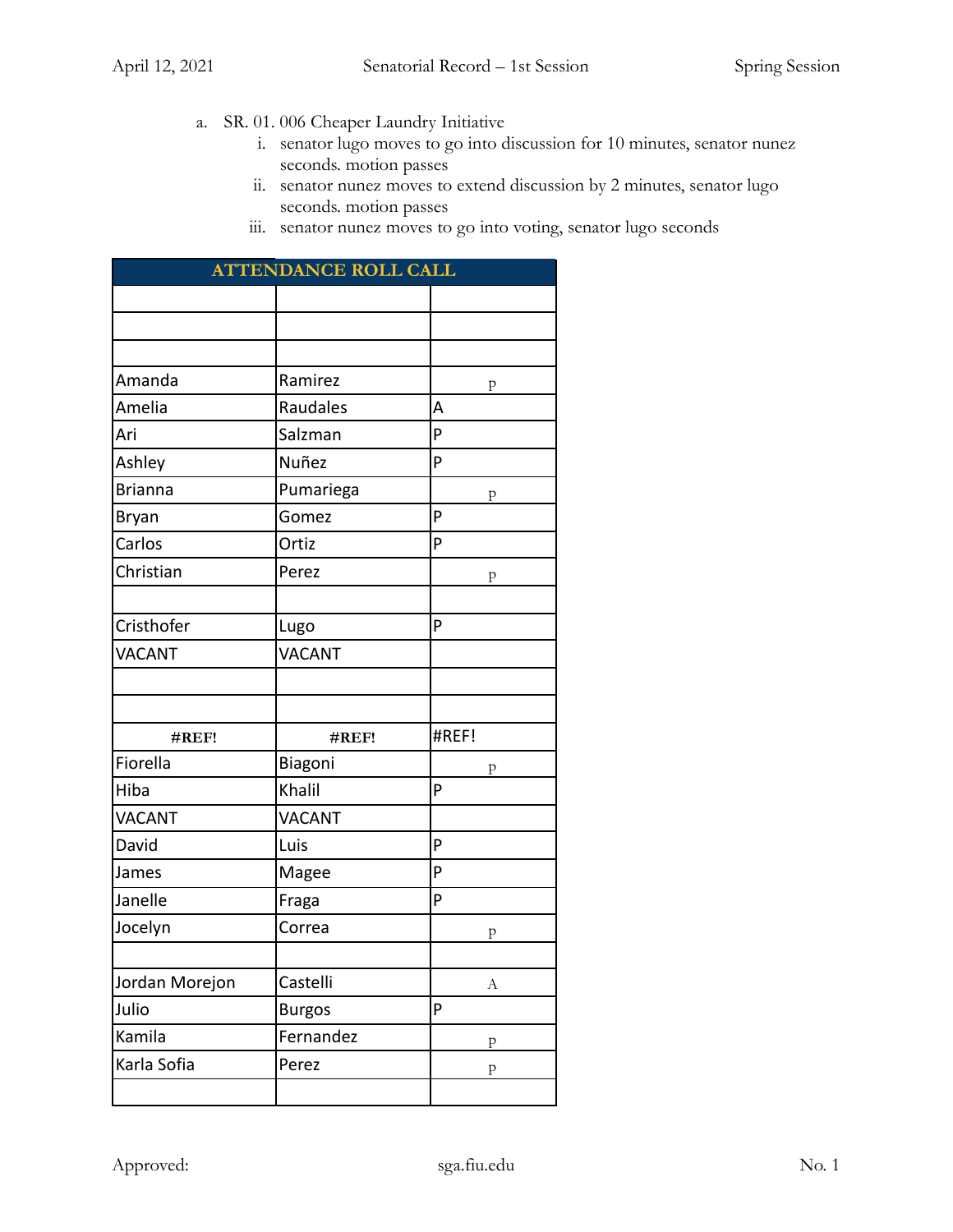| $\#REF!$              | #REF!          | #REF!                               |
|-----------------------|----------------|-------------------------------------|
| <b>Nicholas</b>       | Velazquez      |                                     |
| Nicholas              | Pastrana       | А                                   |
| Manuela               | Jaramillo      | P                                   |
| Rafael                | Vasquez        | А                                   |
| Salma                 | Atassi         | P                                   |
| Sandro                | Alvarez        | P                                   |
| Sergio                | Reyes          | a                                   |
| $\#REF!$              | #REF!          | #REF!                               |
| <b>SENATE SEATS</b>   | 37             |                                     |
| <b>VACANT SEATS</b>   | $\overline{2}$ | <b>QUORUM</b><br><b>ESTABLISHED</b> |
| <b>SENATORS</b>       |                |                                     |
| <b>PRESENT</b>        | 29             |                                     |
| <b>AMT FOR QUORUM</b> | 18             |                                     |
|                       |                |                                     |

resolution fails

b. SR. 01. 008 Master's Degree Dean's List Extension

- i. senator ramirez moves to go into discussion for 2 minutes, senator mandall seconds. motion passes
- ii. senator mandall moves to extend discussion by 3 minutes, senator burgos seconds, motion fails
- iii. senator sutton moves to go into voting, senator lugo seconds, motion passes
- iv. senator lugo moves to vote by unanimous consent, senator mandall seconds. motion passes
- c. SR. 01. 009 Asian and Pacific Islander Protection Resolution
	- i. senator sutton moves to go into voting, senator luis seconds. motion passes
	- ii. senator luis moves to vote by unanimous consent, senator perez seconds. motion passes
- d. SR. 01.010 A Resolution to Address and Censure Gun Violence and Stand in Solidarity with Gun Violence Survivor
	- i. senator sutton moves to go into voting, senator alvarez seconds. motion passes
	- ii. senator sutton moves to vote by unanimous consent, senator mandall seconds. motion passes

## XI. New Business

- a. SB. 01. 005 Creation of the FIU Homecoming Agencyof the Student Government Association
	- i. president pro temp gomez moves to go into voting, senator perez seconds. motion passes

| <b>ATTENDANCE ROLL CALL</b> |  |  |
|-----------------------------|--|--|
|                             |  |  |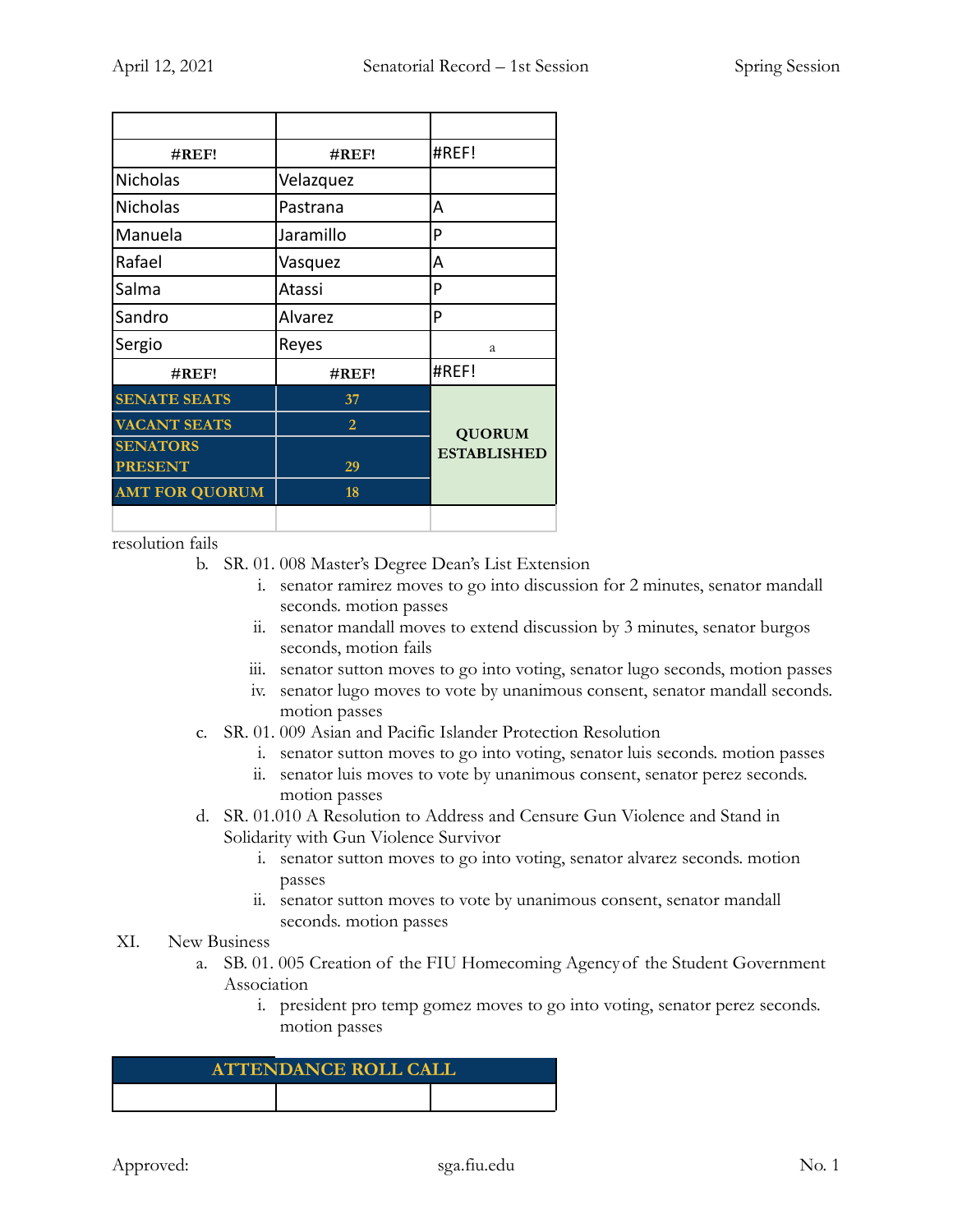| Amanda         | Ramirez       |                   |
|----------------|---------------|-------------------|
| Amelia         | Raudales      | $\mathbf{p}$<br>A |
| Ari            | Salzman       | P                 |
|                | Nuñez         | P                 |
| Ashley         |               |                   |
| <b>Brianna</b> | Pumariega     | $\mathbf{p}$      |
| Bryan          | Gomez         | P                 |
| Carlos         | Ortiz         | P                 |
| Christian      | Perez         | p                 |
|                |               |                   |
| Cristhofer     | Lugo          | P                 |
| <b>VACANT</b>  | <b>VACANT</b> |                   |
|                |               |                   |
| #REF!          | #REF!         | #REF!             |
| Fiorella       | Biagoni       |                   |
| Hiba           | Khalil        | p<br>P            |
| <b>VACANT</b>  | <b>VACANT</b> |                   |
| David          | Luis          | P                 |
|                |               | P                 |
| James          | Magee         |                   |
| Janelle        | Fraga         | P                 |
| Jocelyn        | Correa        | p                 |
| Jordan Morejon | Castelli      | А                 |
| Julio          | <b>Burgos</b> | P                 |
| Kamila         | Fernandez     | ${\bf p}$         |
| Karla Sofia    | Perez         | p                 |
|                |               |                   |
|                |               |                   |
| #REF!          | #REF!         | #REF!             |
| Nicholas       | Velazquez     |                   |
| Nicholas       | Pastrana      | P                 |
| Manuela        | Jaramillo     | P                 |
| Rafael         | Vasquez       | P                 |
| Salma          | Atassi        | P                 |